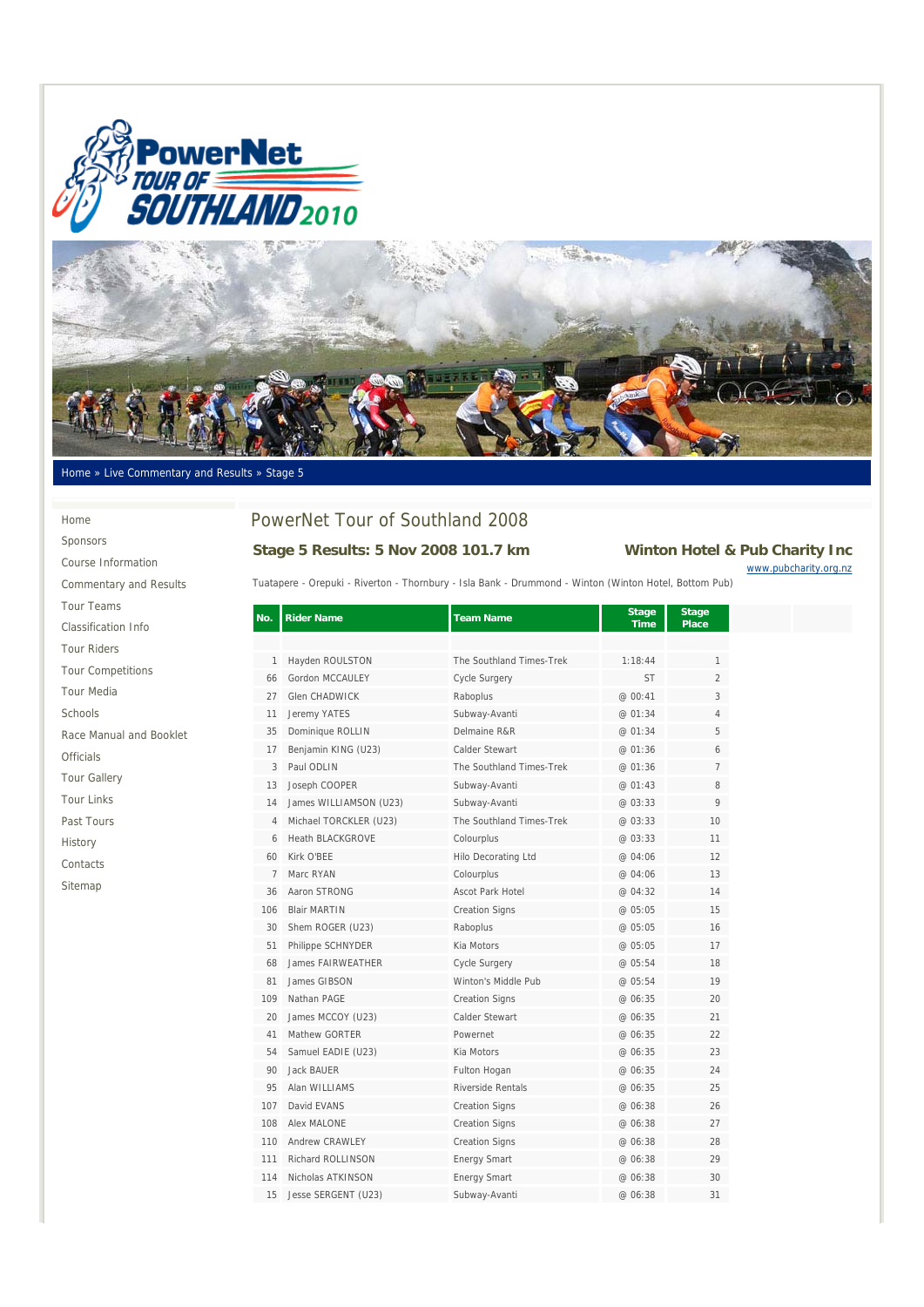| 18             | Brad CARTER (U23)                    | Calder Stewart                                        | @ 06:38            | 32       |
|----------------|--------------------------------------|-------------------------------------------------------|--------------------|----------|
| 19             | Alex MCGREGOR (U23)                  | Calder Stewart                                        | @ 06:38            | 33       |
| $\overline{2}$ | Sam BEWLEY (U23)                     | The Southland Times-Trek                              | @ 06:38            | 34       |
| 22             | <b>Brett TIVERS</b>                  | Preston Russell Law                                   | @ 06:38            | 35       |
| 23             | Brock ROBERTS (U23)                  | Preston Russell Law                                   | @ 06:38            | 36       |
| 25             | <b>Brad HALL</b>                     | Preston Russell Law                                   | @ 06:38            | 37       |
| 26             | Robin RFID                           | Raboplus                                              | @ 06:38            | 38       |
| 28             | Peter LATHAM                         | Raboplus                                              | @ 06:38            | 39       |
| 29             | <b>Justin KERR</b>                   | Raboplus                                              | @ 06:38            | 40       |
| 33             | Matt SILLARS (U23)                   | Delmaine R&R                                          | @ 06:38            | 41       |
| 39             | Mike NORTHEY (U23)                   | Ascot Park Hotel                                      | @ 06:38            | 42       |
| 45             | Paul WINTERBOURNE                    | Powernet                                              | @ 06:38            | 43       |
| 46             | Sheldon DEENY                        | Now-MS Society                                        | @ 06:38            | 44       |
| 5              | Shane MELROSE                        | The Southland Times-Trek                              | @ 06:38            | 45       |
| 53             | Alex MEENHORST (U23)                 | Kia Motors                                            | @ 06:38            | 46       |
| 55             | George BENNETT (U23)                 | Kia Motors                                            | @ 06:38            | 47       |
| 56             | Charles DIONNE                       | <b>Hilo Decorating Ltd</b>                            | @ 06:38            | 48       |
| 57             | Chuck COYLE                          | Hilo Decorating Ltd                                   | @ 06:38            | 49       |
| 59             | Michael GRABINGER                    | <b>Hilo Decorating Ltd</b>                            | @ 06:38            | 50       |
| 69             | Eric DROWER                          | Cycle Surgery                                         | @ 06:38            | 51       |
| 70             | Tom SCULLY (U23)                     | Cycle Surgery                                         | @ 06:38            | 52       |
| 75             | Ryan WILLS (U23)                     | Share The Road                                        | @ 06:38            | 53       |
| 76             | Nick LOVEGROVE                       | Hudson Gavin Martin                                   | @ 06:38            | 54       |
| 8              | Westley GOUGH (U23)                  | Colourplus                                            | @ 06:38            | 55       |
| 84             | David AYRE (U23)                     | Winton's Middle Pub                                   | @ 06:38            | 56       |
| 93             | Jonathon ATKINSON                    | Riverside Rentals                                     | @ 06:38            | 57       |
| 10             | <b>Justin ENGLAND</b>                | Colourplus                                            | @ 06:50            | 58       |
| 40             | Bevan MASON                          | Ascot Park Hotel                                      | @ 08:54            | 59       |
| 64             | Bradley ALDRICH (U23)                | Sycamore Print                                        | @ 08:54            | 60       |
| 74             | Roman VAN UDEN (U23)                 | Share The Road                                        | @ 08:54            | 61       |
| 77             | Nico DE JONG                         | Hudson Gavin Martin                                   | @ 08:54            | 62       |
| 78             | Jamie WHYTE                          | Hudson Gavin Martin                                   | @ 08:54            | 63       |
| 97             | <b>Travis KANE</b>                   | South West Helicopters                                | @ 08:54            | 64       |
| 80             | <b>Andrew EAGLES</b>                 | Hudson Gavin Martin                                   | @ 08:54            | 65       |
| 47             | Peter RENNIE (U23)                   | Now-MS Society                                        | @ 08:57            | 66       |
| 12             | Hayden GODFREY                       | Subway-Avanti                                         | @ 08:57            | 67       |
| 105            | Tim PEARCE                           | Southern Inst. Of Technology                          | @ 08:57            | 68       |
| 38             | Elliot CROWTHER (U23)                | <b>Ascot Park Hotel</b>                               | @ 08:57            | 69       |
| 42             | <b>Joel PEARSON</b>                  | Powernet                                              | @ 08:57            | 70       |
| 44             | Michael STALLARD                     | Powernet                                              | @ 10:43            | 71       |
| 34             | Sam KING-TURNER                      | Delmaine R&R                                          | @ 11:38            | 72       |
| 113            | <b>Andrew PHILLIPS</b>               | <b>Energy Smart</b>                                   | @ 11:51            | 73       |
| 32             | Mark LANGLANDS (U23)                 | Delmaine R&R                                          | @ 11:51            | 74       |
| 72             | Adam COKER (U23)<br>Alasdair DEMPSEY | Share The Road                                        | @ 11:51            | 75       |
| 87             | Matt DOUGLAS                         | Fulton Hogan                                          | @ 11:51<br>@ 12:54 | 76<br>77 |
| 103            |                                      | Southern Inst. Of Technology<br><b>Sycamore Print</b> |                    |          |
| 62<br>98       | Alexander RAY (U23)<br>Mark MATTHEWS | South West Helicopters                                | @ 12:54            | 78<br>79 |
| 101            | <b>Jonty TAYLOR</b>                  | Southern Inst. Of Technology                          | @ 12:54<br>@ 12:55 | 80       |
| 102            | Rodney WEIBERG                       | Southern Inst. Of Technology                          | @ 12:55            | 81       |
| 21             | Stephen ELDEN                        | Preston Russell Law                                   | @ 12:55            | 82       |
| 52             | Will DICKESON                        | Kia Motors                                            | @ 12:55            | 83       |
| 63             | Andy MCNAB (U23)                     | Sycamore Print                                        | @ 12:55            | 84       |
| 86             | Josh BARLEY (U23)                    | Fulton Hogan                                          | @ 12:55            | 85       |
| 89             | Tim HARGRAVE                         | Fulton Hogan                                          | @ 12:55            | 86       |
| 91             | Winston BRIGGS                       | Riverside Rentals                                     | @ 12:55            | 87       |
| 112            | Dennis FARRELL                       | <b>Energy Smart</b>                                   | @ 15:22            | 88       |
| 49             | Cory GREENBERG (U23)                 | Now-MS Society                                        | @ 15:50            | 89       |
| 71             | Matthew GILBERT                      | Share The Road                                        | @ 15:56            | 90       |
| 65             | Latham CROFT (U23)                   | Sycamore Print                                        | @ 16:59            | 91       |
|                |                                      |                                                       |                    |          |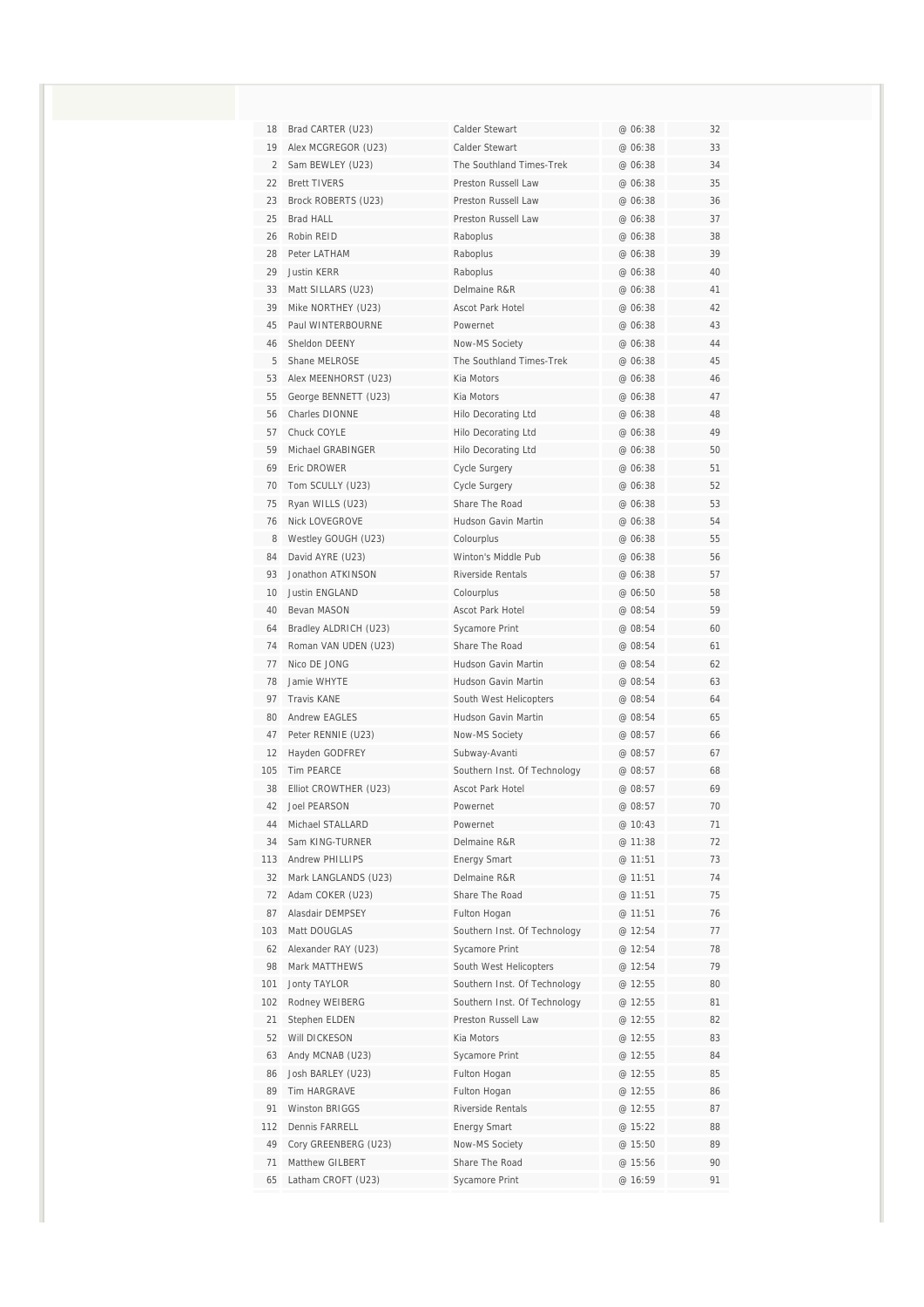# **© 2008 Tour of Southland.**

**Live data provided by Gen-i Southland**

| 61  | Daniel SEAGAR (U23)  | <b>Sycamore Print</b>        | @17:43     | 92  |
|-----|----------------------|------------------------------|------------|-----|
| 92  | Colin CORNBERG (U23) | <b>Riverside Rentals</b>     | @17:43     | 93  |
| 48  | Tyler LOCKE (U23)    | Now-MS Society               | @ 17:45    | 94  |
| 94  | <b>Brian BIGGS</b>   | <b>Riverside Rentals</b>     | @ 17:45    | 95  |
| 104 | Sheldon GORTER (U23) | Southern Inst. Of Technology | @17:46     | 96  |
| 79  | Jeremy MEECH         | Hudson Gavin Martin          | @ 17:46    | 97  |
| 82  | Leon HEXTALL (U23)   | Winton's Middle Pub          | @ 17:46    | 98  |
| 83  | <b>Brett DAWBER</b>  | Winton's Middle Pub          | @ 17:46    | 99  |
| 99  | Simon CROOM          | South West Helicopters       | @ 17:50    | 100 |
| 24  | Josh PAGE            | Preston Russell Law          | <b>DNF</b> | 0   |
| 73  | Aaron LAWSON (U23)   | Share The Road               | <b>DNF</b> | 0   |
| 100 | Garth COOPER         | South West Helicopters       | <b>DNF</b> | 0   |
| 58  | Omer KEM             | Hilo Decorating Ltd          | <b>DNS</b> | 0   |
|     |                      |                              |            |     |

Live data provided by Gen-i Southland. Results data generated from SportCalc (www.sportcalc.co.nz)

### **PowerNet General Classification (After stage 5)**

| No.          | <b>Rider Name</b>       | <b>Team Name</b>         | G C<br><b>Time</b> | G C<br><b>Place</b> | <b>Bonus</b> | Penalty |
|--------------|-------------------------|--------------------------|--------------------|---------------------|--------------|---------|
|              |                         |                          |                    |                     |              |         |
| 66           | Gordon MCCAULEY         | <b>Cycle Surgery</b>     | 9:38:19            | 1                   | 00:21        |         |
| $\mathbf{1}$ | Hayden ROULSTON         | The Southland Times-Trek | @ 00:44            | $\overline{2}$      | 00:12        |         |
| 3            | Paul ODLIN              | The Southland Times-Trek | @ 02:07            | 3                   | 00:06        |         |
| 35           | Dominique ROLLIN        | Delmaine R&R             | @ 03:22            | $\overline{4}$      | 00:08        |         |
| 6            | <b>Heath BLACKGROVE</b> | Colourplus               | @ 04:06            | 5                   | 00:04        |         |
| 13           | Joseph COOPER           | Subway-Avanti            | @ 04:08            | 6                   |              |         |
| 14           | James WILLIAMSON (U23)  | Subway-Avanti            | @ 05:03            | $\overline{7}$      | 00:02        |         |
| 36           | Aaron STRONG            | <b>Ascot Park Hotel</b>  | @ 06:00            | 8                   | 00:02        |         |
| 27           | Glen CHADWICK           | Raboplus                 | @ 08:22            | 9                   | 00:07        |         |
| 11           | Jeremy YATES            | Subway-Avanti            | @ 08:49            | 10                  | 00:06        |         |
| 75           | Ryan WILLS (U23)        | Share The Road           | @ 10:42            | 11                  | 00:01        |         |
| 17           | Benjamin KING (U23)     | Calder Stewart           | @ 10:43            | 12                  |              |         |
| 74           | Roman VAN UDEN (U23)    | Share The Road           | @ 11:30            | 13                  | 00:04        |         |
| 106          | <b>Blair MARTIN</b>     | <b>Creation Signs</b>    | @ 12:01            | 14                  |              |         |
| 51           | Philippe SCHNYDER       | Kia Motors               | @ 13:10            | 15                  |              |         |
| 69           | Eric DROWER             | <b>Cycle Surgery</b>     | @ 13:16            | 16                  |              |         |
| 4            | Michael TORCKLER (U23)  | The Southland Times-Trek | @ 13:44            | 17                  |              |         |
| 10           | Justin ENGLAND          | Colourplus               | @ 13:50            | 18                  |              |         |
| 59           | Michael GRABINGER       | Hilo Decorating Ltd      | @ 15:07            | 19                  |              |         |
| 55           | George BENNETT (U23)    | Kia Motors               | @ 15:32            | 20                  |              |         |
| 7            | Marc RYAN               | Colourplus               | @ 15:37            | 21                  |              |         |
| 30           | Shem ROGER (U23)        | Raboplus                 | @ 16:00            | 22                  |              |         |
| 90           | Jack BAUER              | Fulton Hogan             | @ 16:14            | 23                  |              |         |
| 39           | Mike NORTHEY (U23)      | Ascot Park Hotel         | @ 16:20            | 24                  |              |         |
| 29           | <b>Justin KERR</b>      | Raboplus                 | @ 16:27            | 25                  | 00:01        |         |
| 8            | Westley GOUGH (U23)     | Colourplus               | @ 17:52            | 26                  |              |         |
| 28           | Peter LATHAM            | Raboplus                 | @ 18:13            | 27                  |              |         |
| 23           | Brock ROBERTS (U23)     | Preston Russell Law      | @ 18:14            | 28                  |              |         |
| 108          | <b>Alex MALONE</b>      | <b>Creation Signs</b>    | @ 18:28            | 29                  |              |         |
| 15           | Jesse SERGENT (U23)     | Subway-Avanti            | @18:30             | 30                  |              |         |
| 60           | Kirk O'BEE              | Hilo Decorating Ltd      | @ 18:31            | 31                  |              |         |
| 54           | Samuel EADIE (U23)      | Kia Motors               | @ 18:57            | 32                  |              |         |
| 70           | Tom SCULLY (U23)        | Cycle Surgery            | @ 19:00            | 33                  |              |         |
| 26           | Robin REID              | Raboplus                 | @ 19:02            | 34                  |              |         |
| 81           | James GIBSON            | Winton's Middle Pub      | @ 19:07            | $35=$               |              |         |
| 76           | <b>Nick LOVEGROVE</b>   | Hudson Gavin Martin      | @ 19:07            | $35=$               |              |         |
| 57           | Chuck COYLE             | Hilo Decorating Ltd      | @ 19:31            | 37                  |              |         |
| 38           | Elliot CROWTHER (U23)   | Ascot Park Hotel         | @ 19:34            | 38                  |              |         |
| 95           | Alan WILLIAMS           | <b>Riverside Rentals</b> | @19:35             | 39                  |              |         |
| 84           | David AYRE (U23)        | Winton's Middle Pub      | @ 20:18            | 40                  |              |         |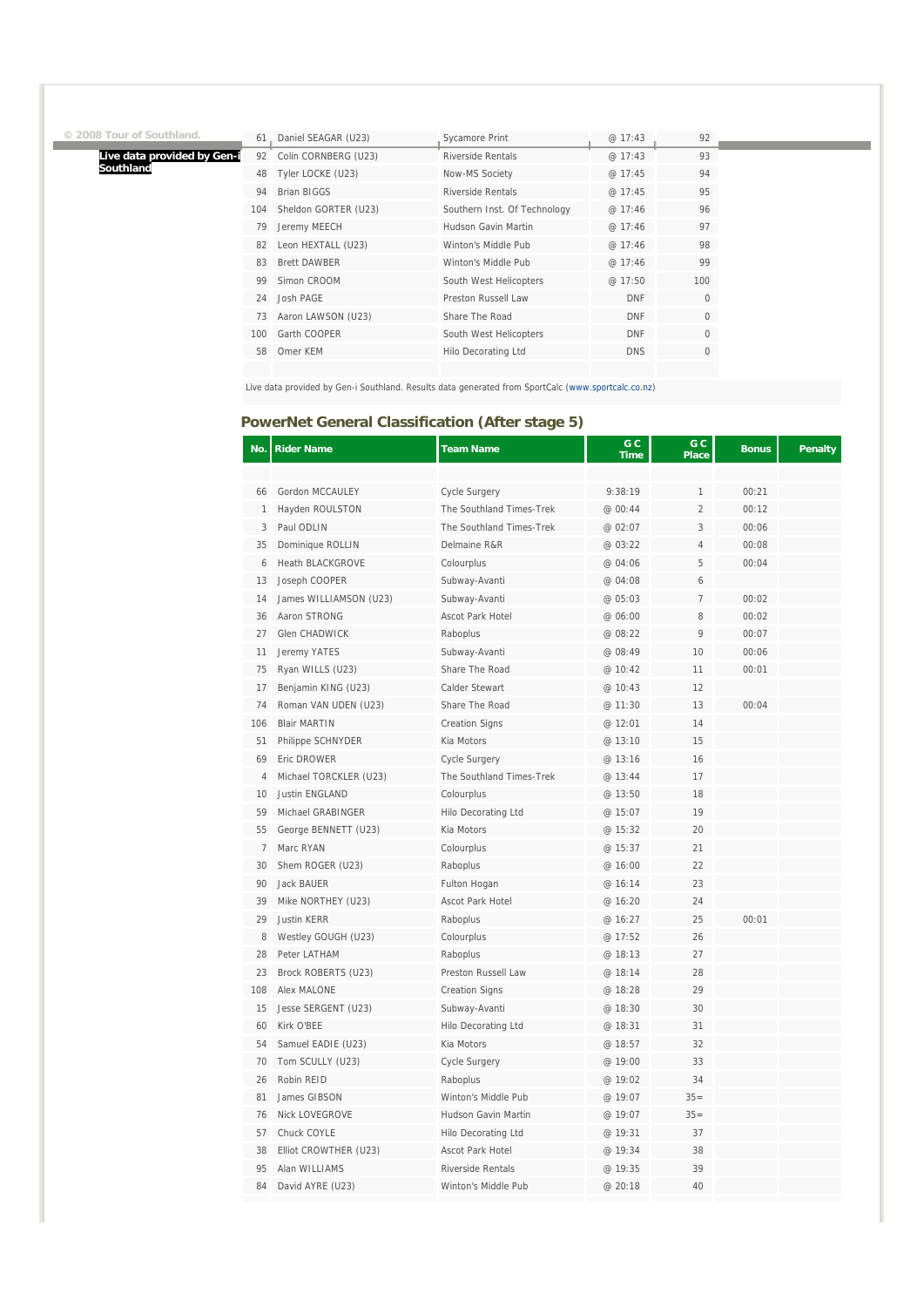| 45       | Paul WINTERBOURNE               | Powernet                       | @ 20:54            | 41       |       |       |
|----------|---------------------------------|--------------------------------|--------------------|----------|-------|-------|
| 42       | <b>Joel PEARSON</b>             | Powernet                       | @ 21:11            | 42       | 00:02 |       |
| 68       | <b>James FAIRWEATHER</b>        | Cycle Surgery                  | @ 21:24            | 43       |       |       |
| 80       | <b>Andrew EAGLES</b>            | Hudson Gavin Martin            | @21:50             | 44       |       |       |
| 109      | Nathan PAGE                     | <b>Creation Signs</b>          | @ 21:52            | 45       |       |       |
| 46       | Sheldon DEENY                   | Now-MS Society                 | @ 22:01            | 46       |       |       |
| 32       | Mark LANGLANDS (U23)            | Delmaine R&R                   | @ 22:21            | 47       |       |       |
| 2        | Sam BEWLEY (U23)                | The Southland Times-Trek       | @ 22:55            | 48       |       |       |
| 40       | Bevan MASON                     | <b>Ascot Park Hotel</b>        | @ 23:04            | 49       |       |       |
| 83       | <b>Brett DAWBER</b>             | Winton's Middle Pub            | @ 27:52            | 50       |       | 00:20 |
| 53       | Alex MEENHORST (U23)            | Kia Motors                     | @ 28:02            | 51       | 00:01 |       |
| 111      | <b>Richard ROLLINSON</b>        | <b>Energy Smart</b>            | @ 28:51            | 52       |       |       |
| 47       | Peter RENNIE (U23)              | Now-MS Society                 | @ 28:57            | 53       |       |       |
| 56       | <b>Charles DIONNE</b>           | Hilo Decorating Ltd            | @ 29:05            | 54       |       |       |
| 19       | Alex MCGREGOR (U23)             | Calder Stewart                 | @ 29:12            | 55       |       |       |
| 41       | Mathew GORTER                   | Powernet                       | @ 29:28            | 56       |       |       |
| 93       | Jonathon ATKINSON               | <b>Riverside Rentals</b>       | @ 29:36            | 57       |       |       |
| 110      | Andrew CRAWLEY                  | <b>Creation Signs</b>          | @ 29:47            | 58       |       |       |
| 22       | <b>Brett TIVERS</b>             | Preston Russell Law            | @ 30:07            | $59=$    |       |       |
| 33       | Matt SILLARS (U23)              | Delmaine R&R                   | @ 30:07            | $59=$    |       |       |
| 107      | David EVANS                     | <b>Creation Signs</b>          | @ 30:23            | 61       |       |       |
| 72       | Adam COKER (U23)                | Share The Road                 | @ 30:48            | 62       |       |       |
| 114      | Nicholas ATKINSON               | <b>Energy Smart</b>            | @ 31:03            | 63       |       |       |
| 71       | <b>Matthew GILBERT</b>          | Share The Road                 | @ 31:28            | 64       |       |       |
| 25       | <b>Brad HALL</b>                | Preston Russell Law            | @ 31:45            | 65       |       |       |
| 18       | Brad CARTER (U23)               | Calder Stewart                 | @ 32:02            | 66       |       |       |
| 20       | James MCCOY (U23)               | Calder Stewart                 | @ 32:44            | 67       |       |       |
| 5        | Shane MELROSE                   | The Southland Times-Trek       | @ 34:26            | 68       |       |       |
| 52       | Will DICKESON                   | Kia Motors                     | @ 34:41            | 69       | 00:04 |       |
| 105      | <b>Tim PEARCE</b>               | Southern Inst. Of Technology   | @ 34:58            | 70       |       |       |
| 63       | Andy MCNAB (U23)                | Sycamore Print                 | @ 35:29            | 71       |       |       |
| 78       | Jamie WHYTE                     | Hudson Gavin Martin            | @ 35:31            | 72       |       |       |
| 12       | Hayden GODFREY                  | Subway-Avanti                  | @ 35:51            | 73       |       |       |
| 34       | Sam KING-TURNER                 | Delmaine R&R                   | @36:00             | 74       |       | 00:20 |
| 97       | <b>Travis KANE</b>              | South West Helicopters         | @36:10             | 75       |       |       |
| 113      | <b>Andrew PHILLIPS</b>          | <b>Energy Smart</b>            | @ 36:52            | 76       |       |       |
| 21       | Stephen ELDEN                   | Preston Russell Law            | @ 37:02            | 77       |       |       |
| 62       | Alexander RAY (U23)             | Sycamore Print                 | @ 38:15            | 78       |       |       |
| 87       | Alasdair DEMPSEY                | Fulton Hogan                   | @ 38:28            | 79       |       |       |
| 101      | Jonty TAYLOR                    | Southern Inst. Of Technology   | @ 39:36            | 80       |       |       |
| 112      | Dennis FARRELL                  | <b>Energy Smart</b>            | @ 39:49            | 81       |       |       |
| 98       | Mark MATTHEWS<br>Rodney WEIBERG | South West Helicopters         | @ 40:04            | 82<br>83 |       |       |
| 102      | Tim HARGRAVE                    | Southern Inst. Of Technology   | @ 41:07            | 84       |       |       |
| 89<br>48 | Tyler LOCKE (U23)               | Fulton Hogan<br>Now-MS Society | @ 41:23<br>@ 42:32 | 85       |       |       |
| 82       | Leon HEXTALL (U23)              | Winton's Middle Pub            | @ 43:25            | 86       |       |       |
| 92       | Colin CORNBERG (U23)            | <b>Riverside Rentals</b>       | @ 44:09            | 87       |       |       |
| 44       | Michael STALLARD                | Powernet                       | @ 44:41            | 88       | 00:05 |       |
| 103      | Matt DOUGLAS                    | Southern Inst. Of Technology   | @ 46:30            | 89       |       |       |
| 64       | Bradley ALDRICH (U23)           | Sycamore Print                 | @ 46:40            | 90       |       |       |
| 104      | Sheldon GORTER (U23)            | Southern Inst. Of Technology   | @ 48:29            | 91       |       |       |
| 86       | Josh BARLEY (U23)               | Fulton Hogan                   | @ 48:45            | 92       |       |       |
| 79       | Jeremy MEECH                    | Hudson Gavin Martin            | @ 54:36            | 93       |       |       |
| 77       | Nico DE JONG                    | Hudson Gavin Martin            | @ 56:49            | 94       |       |       |
| 49       | Cory GREENBERG (U23)            | Now-MS Society                 | @ 1:01:33          | 95       |       | 00:20 |
| 94       | <b>Brian BIGGS</b>              | Riverside Rentals              | @ 1:01:51          | 96       |       |       |
| 91       | Winston BRIGGS                  | Riverside Rentals              | @ 1:02:04          | 97       |       |       |
| 65       | Latham CROFT (U23)              | Sycamore Print                 | @ 1:03:40          | 98       |       |       |
| 61       | Daniel SEAGAR (U23)             | Sycamore Print                 | @ 1:07:50          | 99       |       |       |
| 99       | Simon CROOM                     | South West Helicopters         | @ 1:17:24          | 100      |       |       |
|          |                                 |                                |                    |          |       |       |

Home | Sponsors | Course Information | Commentary and Results | Tour Teams | Classification Info | Tour Riders | Tour Competitions | Tour Media | Schools | Race Manual and Booklet | Officials | Tour Gallery | Tour Links | Past Tours | History | Contacts | Sitemap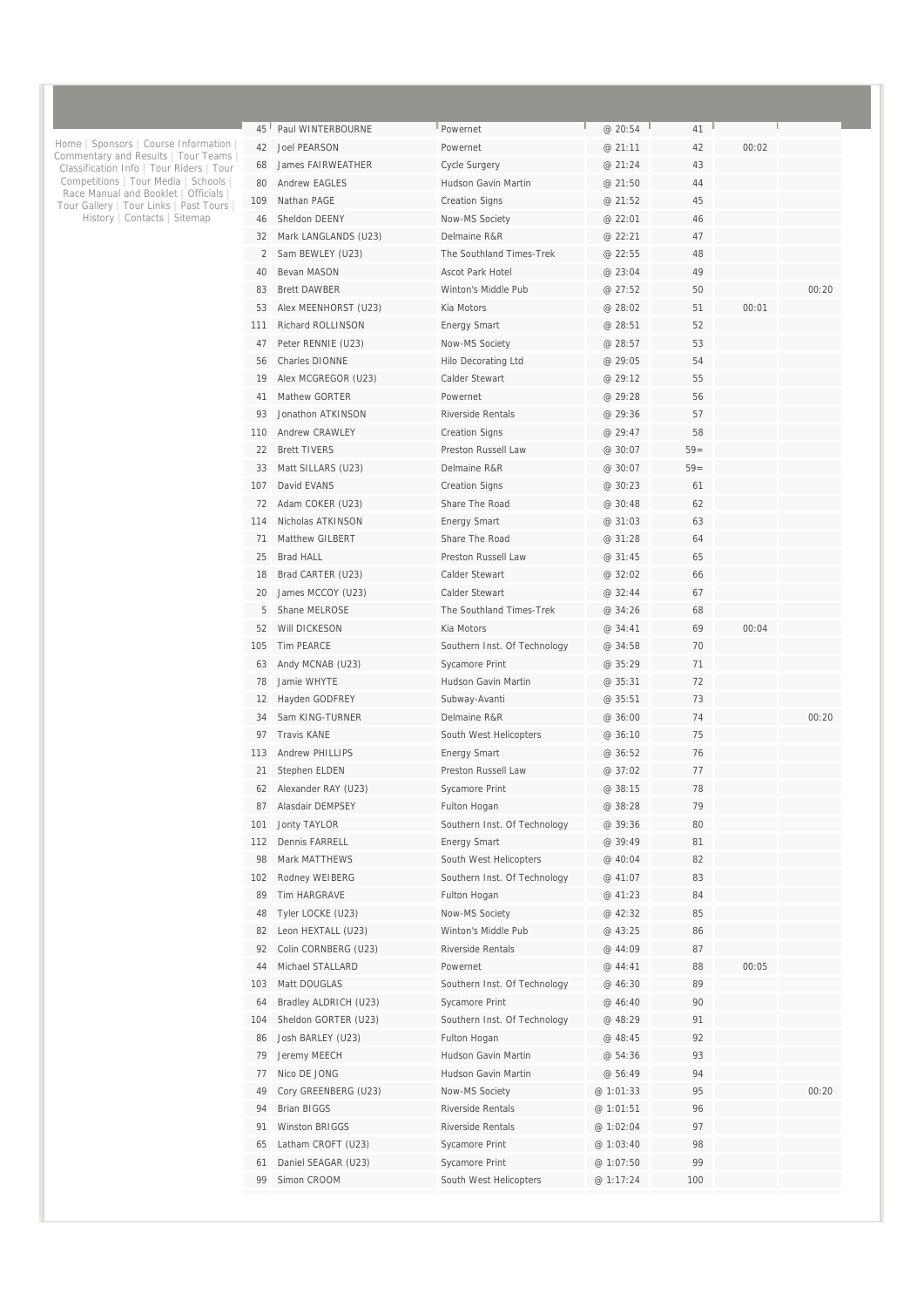| 24 | Josh PAGE             | Preston Russell Law    | <b>DNF</b> |  |
|----|-----------------------|------------------------|------------|--|
|    | 73 Aaron LAWSON (U23) | Share The Road         | <b>DNF</b> |  |
|    | 100 Garth COOPER      | South West Helicopters | <b>DNF</b> |  |
|    | 58 Omer KFM           | Hilo Decorating Ltd    | <b>DNS</b> |  |
|    |                       |                        |            |  |

Live data provided by Gen-i Southland. Results data generated from SportCalc (www.sportcalc.co.nz)

### **Teams Classification (After stage 5)**

**Sponsored by WENSLEY'S AVANTI PRO, INVERCARGILL** 

| <b>Team Name</b>             | <b>GC Time</b> |
|------------------------------|----------------|
|                              |                |
| The Southland Times-Trek     | 29:11:50       |
| Subway-Avanti                | @ 01:15        |
| <b>Cycle Surgery</b>         | @ 14:55        |
| Colourplus                   | @ 16:12        |
| Raboplus                     | @23:52         |
| <b>Ascot Park Hotel</b>      | @ 24:55        |
| Kia Motors                   | @ 25:16        |
| Share The Road               | @30:58         |
| <b>Creation Signs</b>        | @31:12         |
| Hilo Decorating Ltd          | @ 32:11        |
| Delmaine R&R                 | @ 37:14        |
| Winton's Middle Pub          | @ 48:50        |
| Powernet                     | @ 50:02        |
| Calder Stewart               | @ 54:41        |
| Hudson Gavin Martin          | @ 59:30        |
| Preston Russell Law          | @ 1:02:13      |
| Now-MS Society               | @ 1:10:24      |
| Riverside Rentals            | @ 1:11:30      |
| Fulton Hogan                 | @ 1:12:23      |
| <b>Energy Smart</b>          | @ 1:19:11      |
| Southern Inst. Of Technology | @ 1:37:08      |
| Sycamore Print               | @ 1:43:17      |
| South West Helicopters       | @ 1:50:37      |
|                              |                |

Live data provided by Gen-i Southland. Results data generated from SportCalc (www.sportcalc.co.nz)

### **Sprint Ace Classification (after stage 5)**

| <b>Sponsored by HARCOURTS SOUTHLAND</b> |                      |                          |                          |  |  |
|-----------------------------------------|----------------------|--------------------------|--------------------------|--|--|
|                                         | No. Rider Name       | <b>Team Name</b>         | <b>Points</b>            |  |  |
|                                         |                      |                          |                          |  |  |
| 35                                      | Dominique Rollin     | Delmaine R&R             | 48                       |  |  |
| 66                                      | Gordon McCauley      | <b>Cycle Surgery</b>     | 41                       |  |  |
| 42                                      | Joel Pearson         | Powernet                 | 30                       |  |  |
| 74                                      | Roman Van Uden       | Share The Road           | 24                       |  |  |
| $\mathbf{1}$                            | Hayden Roulston      | The Southland Times-Trek | 23                       |  |  |
| 27                                      | Glen Chadwick        | Raboplus                 | 22                       |  |  |
| 44                                      | Michael Stallard     | Powernet                 | 16                       |  |  |
| 75                                      | Ryan Wills           | Share The Road           | 12                       |  |  |
| 93                                      | Jonathon Atkinson    | Riverside Rentals        | 10                       |  |  |
| 33                                      | Matt Sillars         | Delmaine R&R             | 8                        |  |  |
| 37                                      | <b>Clinton Avery</b> | <b>Ascot Park Hotel</b>  | 8                        |  |  |
| 3                                       | Paul Odlin           | The Southland Times-Trek | $\overline{7}$           |  |  |
| 26                                      | Robin Reid           | Raboplus                 | 6                        |  |  |
| 52                                      | Will Dickeson        | Kia Motors               | 5                        |  |  |
| 86                                      | Josh Barley          | Fulton Hogan             | $\overline{4}$           |  |  |
| 13                                      | Joseph Cooper        | Subway-Avanti            | 3                        |  |  |
| 84                                      | David Ayre           | Winton's Middle Pub      | 3                        |  |  |
| 36                                      | Aaron Strong         | <b>Ascot Park Hotel</b>  | $\overline{\mathcal{L}}$ |  |  |
| 28                                      | Peter Latham         | Raboplus                 | $\overline{2}$           |  |  |
| 14                                      | James Williamson     | Subway-Avanti            | $\overline{2}$           |  |  |
|                                         |                      |                          |                          |  |  |